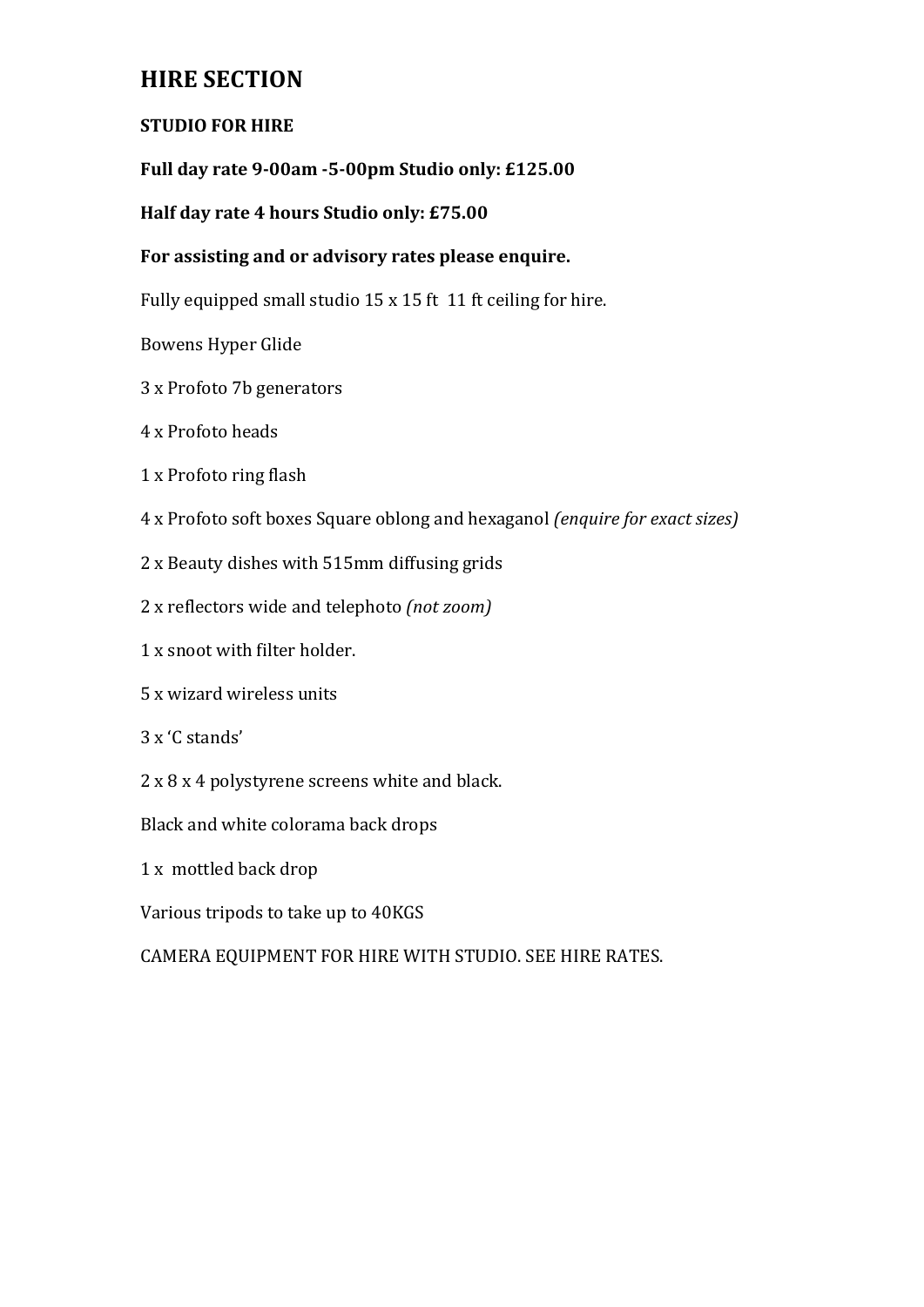## **BLACK AND WHITE DARKROOM FOR HIRE**

*(can be hired with assistance. Please enquire)*

**Two enlargers:**

Full day rate 9-00am -5-00pm Darkroom only: £80.00

**Half day rate 4 hrs Darkroom only: £50.00** 

**\*\*\* Paper not included\*\*\***

**\*\*\*Chemicals included\*\*\***

Leitz focomat 35mm + 50mm lens

Devere 504 Cold cathode or multigrade head + 35mm, 80mm, 150mm

Negative carrier and masks  $35$ mm,  $6 \times 6$ ,  $6 \times 7$ ,  $5 \times 4$  glass mount for  $6 \times 9$ ,  $6$ **x 12.**

**2 x Beard Printing frames 20 x 24 & 16 x 12 inches**

**Dishes up to 20 x 16inches** 

**Deep tanks and hangers for 5 x 4 sheet film** 

Paterson light type reel tanks for 35 and 120mm film developing

**Marrutt 7ft drying cabinet** 

**12 inch RC Paper dryer.**

\*\*\*Special arrangements can be made for drying fibre paper\*\*\*

**Epson V850 flatbed scanner including masks 35mm-4x5. £15-00 per hour**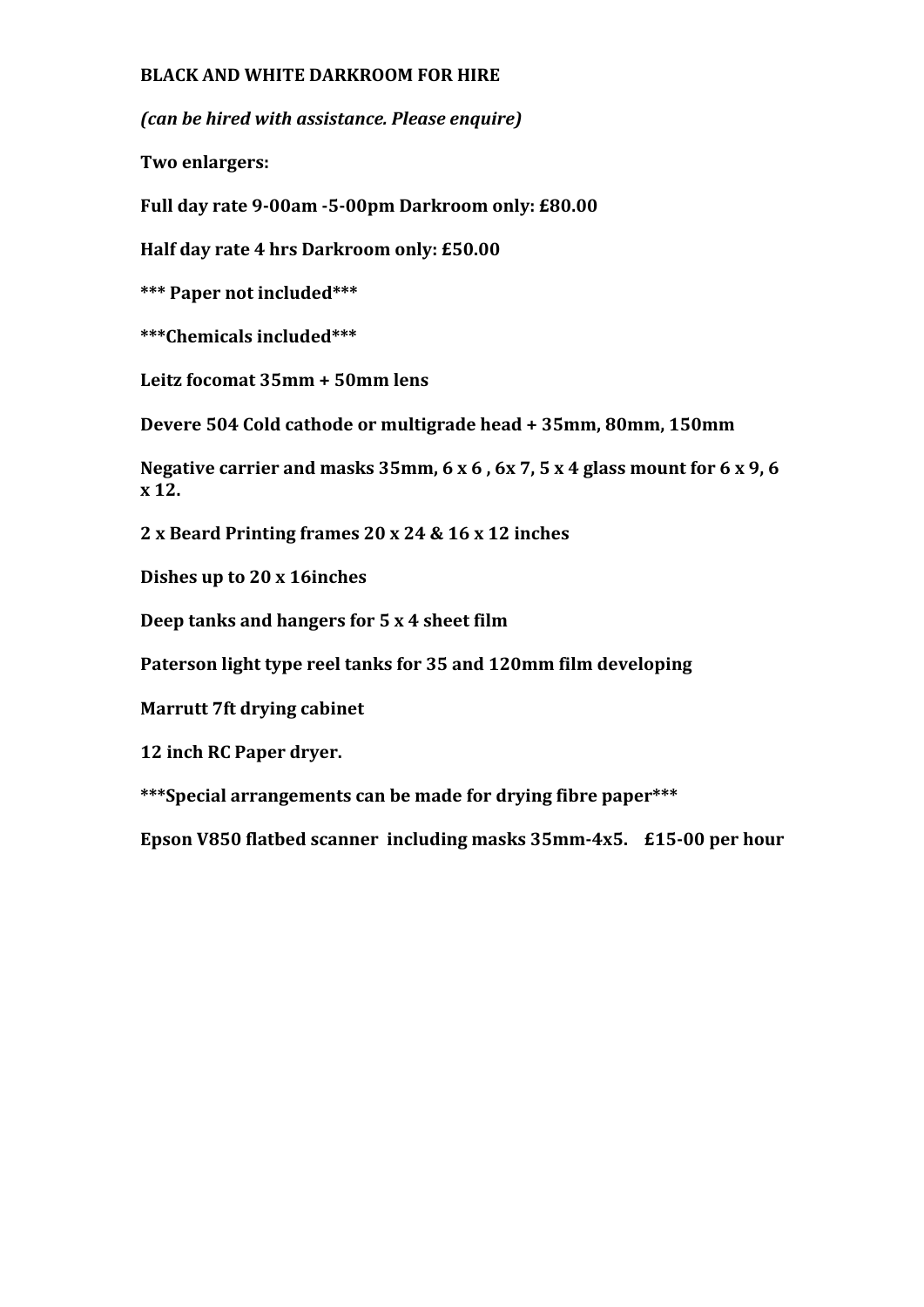# **CAMERA EQUIPMENT FOR HIRE**

| Leica: 35mm film cameras                                   |                         |                 |
|------------------------------------------------------------|-------------------------|-----------------|
| <b>M6 Black</b>                                            | £150 per day            |                 |
| M4 Black                                                   | £150 per day            |                 |
| <b>M3 Black single wind</b>                                | £150 per day            |                 |
| <b>Leica Lens</b>                                          |                         |                 |
| $21mm + finder$                                            | £45-00                  |                 |
| 28mm + finder (Minolta)                                    | £40-00                  |                 |
| 35mm F:2                                                   | £40-00                  |                 |
| 50mm F:2                                                   | £40-00                  |                 |
| <b>Light Meters</b>                                        |                         |                 |
| 2 x Minolta MK 11                                          | £15-00 per unit per day |                 |
| 1 x Minolta spot meter 1 degree. £15-00 per unit per day   |                         |                 |
| Nikon 35mm film Cameras                                    |                         |                 |
| FM <sub>2</sub>                                            | £15-00 per unit per day |                 |
| FE <sub>2</sub>                                            | £15-00 per unit per day |                 |
| <b>MD12 motor drive</b>                                    | £5-00 per unit per day  |                 |
| Lens:                                                      |                         |                 |
| 35mm F:2                                                   | £8-00 per unit per day  |                 |
| 55mm F:2.8                                                 | £8-00 per unit per day  |                 |
| 105mm F: 2.5                                               | £8-00 per unit per day  |                 |
| 180mm F:2.                                                 | £10-00 per unit per day |                 |
| <b>Nikon Kit with Domke bag</b>                            | $£55-00$ per day        |                 |
| £200 per week                                              |                         |                 |
| Contax TVS 35mm 28mm-56mm F3.5-F:6.5mm<br>$£25-00$ per day |                         |                 |
|                                                            |                         | £60-00 per week |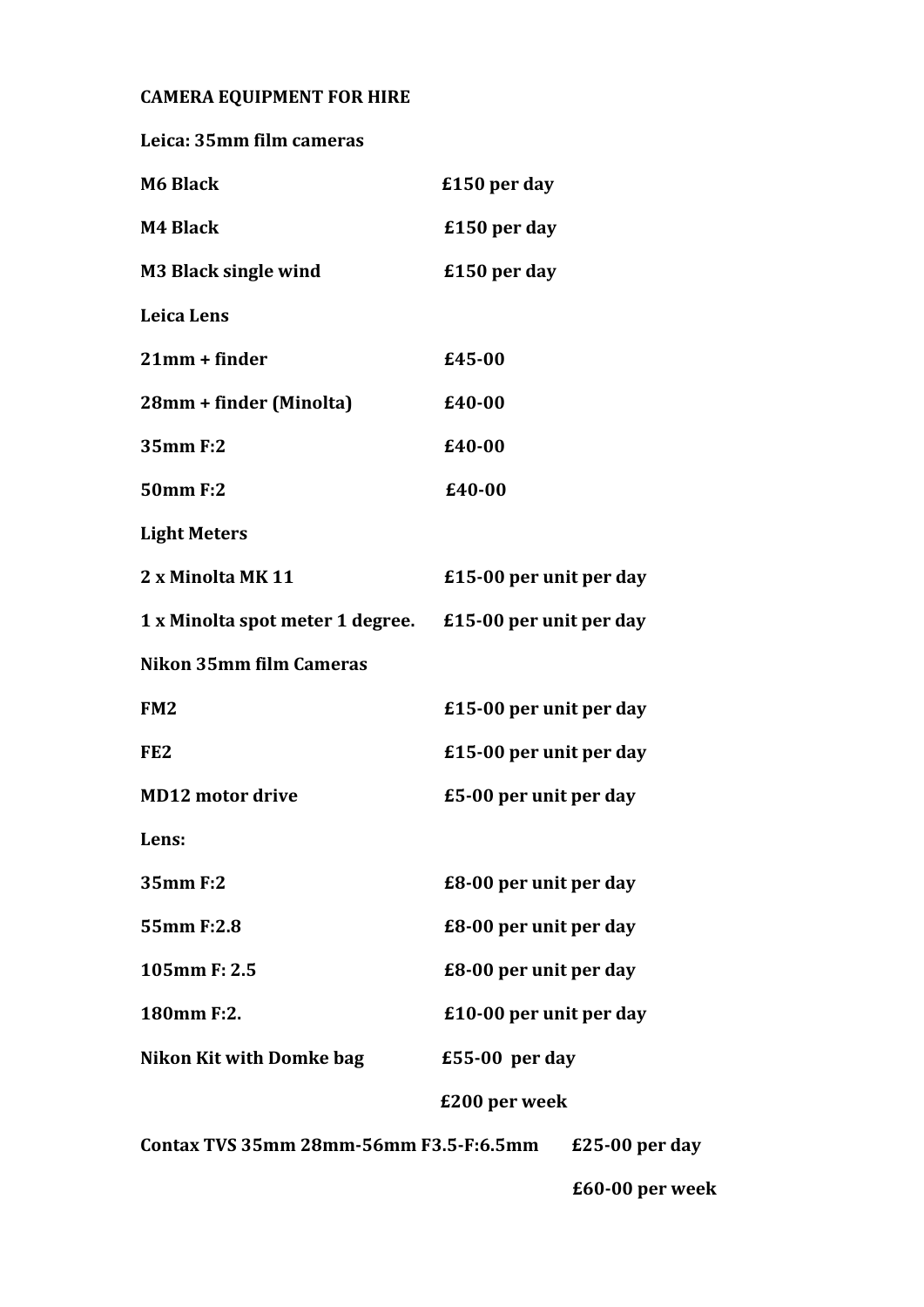#### **CAMERAS 35mm DSLR**

**Canon Kit in Pelican case: 2 x Canon 1ds Mk11 1 x 20mm F:2.8 1 x PC.24mm F:2.8 1 x 35mm F:1.4 1 x 50mm F:1.2 1 x 85mm F:1.2 1 x 100mm F:2.8 (Macro) 1 x 200mm F: 1.8 +1.4 extender** 

**Day rate: £220.00 Weekly rate £450-00** *(or customised to requirements)*

### **CANON Lens 35mm**

| Day rate: |
|-----------|
| £15.00    |
| £15-00    |
| £30-00    |
| £30-00    |
| £29-00    |
| £30-00    |
| £21-00    |
| £65-00    |
|           |

#### **MEDIUM FORMAT**

|                                                | Day Rate |
|------------------------------------------------|----------|
| <b>Cameras</b>                                 |          |
| Rollieflex F:3.5 75mm twin lens                | £85-00   |
| <b>Coffin of Correction filters</b>            | £15-00   |
| Coffin of extension lens                       | £20-00   |
| Fujinon $6 \times 6 - 7$ fixed 80mm F:3.5 lens | £65-00   |
| Fuji 6 x 9 Fixed 90 F:3.5 mm lens              | £65-00   |
| Linhof $6 \times 12 + F:5.6$ 135mm + finder    | £95-00   |
| ***enquire for weekly rates***                 |          |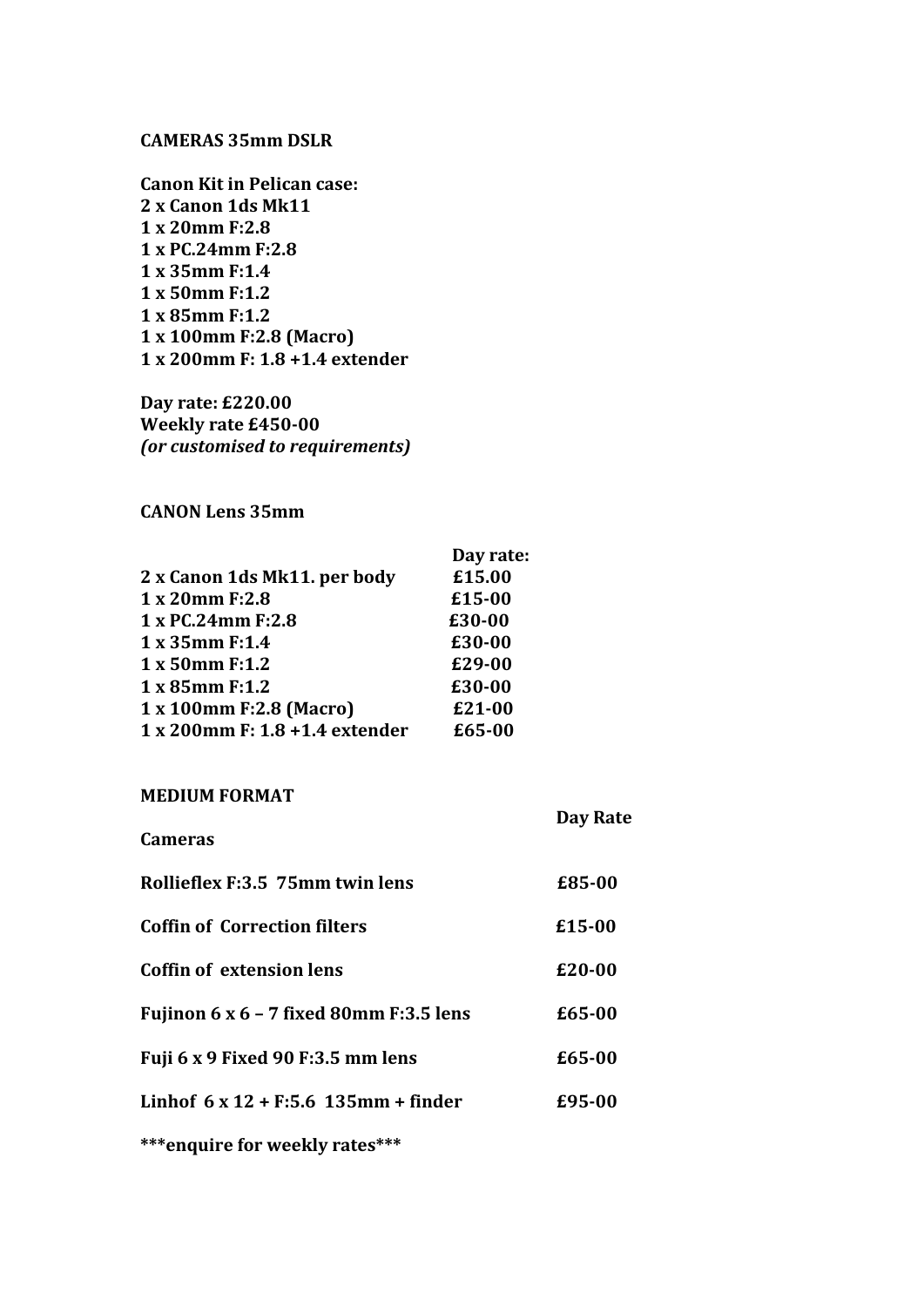#### **LARGE FORMAT**

| Large format 5 x 4 Linhof Technika<br>Complete kit in flight case, Day Rate:<br>(please inquire for body and individual lens hire) | £250-00                 |
|------------------------------------------------------------------------------------------------------------------------------------|-------------------------|
| <b>WEEKLY RATE</b>                                                                                                                 | £450-00                 |
| Lens                                                                                                                               |                         |
| <b>Schneider Kreuznach: LINHOF SELECTED LENS</b>                                                                                   |                         |
| <b>Linhof Technika Mk 1V</b>                                                                                                       | £75-00                  |
| 90mm F:5.6                                                                                                                         | £35-00                  |
| 150mm F:2.8 (yes that's correct)                                                                                                   | £75-00                  |
| 150mm F:5.6                                                                                                                        | £35-00                  |
| 240mm F:8.0                                                                                                                        | £40-00                  |
| View finder: 75mm-240mm                                                                                                            | £25-00                  |
| <b>Tripods and mono pods</b>                                                                                                       | $£6-00 - £12-00$        |
| Arca head's                                                                                                                        | £10-00 per day          |
| Arca plates                                                                                                                        | $£5-00$                 |
| <b>LIGHTING HIRE</b>                                                                                                               |                         |
| 3 x Profoto 7b generators + ProFoto chargers £45-00 per generator                                                                  |                         |
| <b>4 x Profote heads</b>                                                                                                           | £30-00 per head per day |
| 1 x Profoto ring flash                                                                                                             | £40-00                  |

**4** x Profoto soft boxes Square oblong and hexaganol (enquire for exact *sizes)*

**4** x Profoto soft boxes Square oblong and hexaganol (enquire for exact *sizes)*

| 2 x Beauty dishes with 515mm diffusing grids. £12-00 per unit per day |                               |
|-----------------------------------------------------------------------|-------------------------------|
| 2 x reflectors wide and telephoto (not zoom)                          | <b>£8-00</b> per unit per day |
| 1 x snoot with filter holder.                                         | £8-00 per unit per day        |